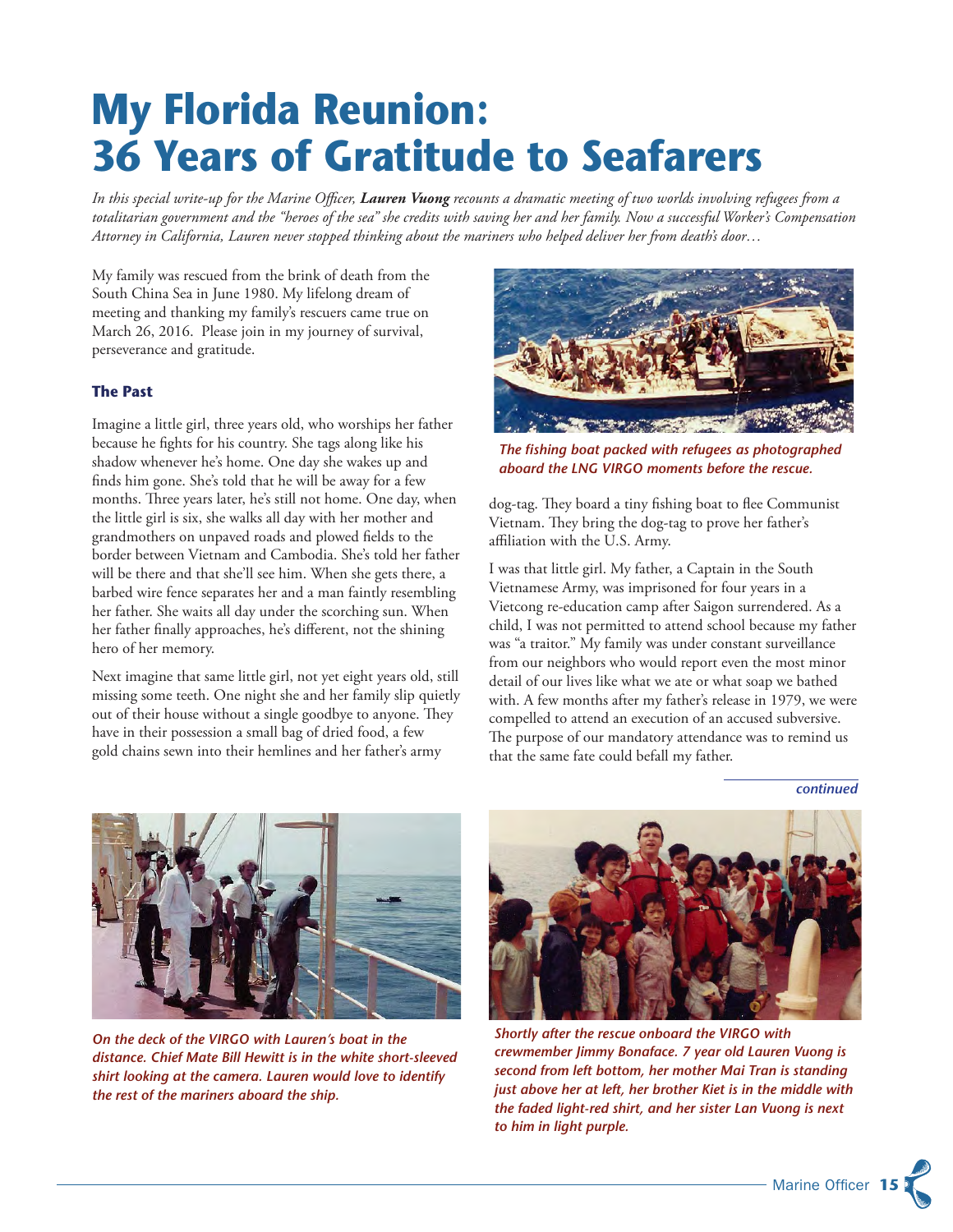

 *A family of survivors. Left to right are Lauren's brother Kiet, father Thiem, mother Mai Tran, sister Lan and Lauren.*

Our persecution was pervasive, unbearable and ceaseless. There was no future for my father and likely none for us. My parents realized with great sadness that the only option was to escape Vietnam.

My parents and their trusted associates, some of whom were imprisoned with my father, meticulously planned the escape. They pooled money together to buy a fishing boat and secretly gathered emergency supplies like medicine and dried goods. Even the timing and route were carefully calculated.

We left during the monsoon season and took the route commonly known as Typhoon Alley to the Philippines. We chose the longest route during the most dangerous time of the year because most of the families on my boat were high political risks, such as former military officers, governors and intellectuals. Capture would have likely resulted in a death sentence. We hoped that by choosing such a dangerous time to leave, there would be less coast patrol thus helping us to elude capture. The estimated travel time was seven days in good weather.

Good weather for the first two days allowed us to safely reach international waters and avoid capture. The next days are now a blur in my mind. What I do remember: the awful smells of human waste; the constant churning of my stomach; vomiting until I thought I would die. I remember the black walls of water that threaten to engulf our boat. I remember hunger so great that it took on its own shape: dark and twisting like a rope around all my organs. I remember my brother falling ill and others openly discussing what to do with his body if he were to die. I remember the desperation on my mother's face as she looked at us, listless, starving and dehydrated.

On the tenth morning, the skies cleared. We were lost, low on fuel, food and water. We understood our dire situation. Barring a miracle, imminent death was a certainty. As we floated hopelessly, a ship flying the U.S. flag spotted us and slowed down. We waved our arms, jumped up and down

and prayed for rescue. That ship was the LNG VIRGO, part of the M.E.B.A.- crewed Energy Transportation Corp. fleet which transported liquefied natural gas from Indonesia to Japan.

We were rescued by the VIRGO in June 1980. There were 62 of us; 27 were children under 12 years old. After about a week onboard the VIRGO, we transferred to USNS SEALIFT ANTARCTIC [an M.E.B.A.-crewed Military Sealift Command ship]. At the time, I understood that the transfer was made for our benefit because following the United Nations' Geneva Convention on the refugee crisis in July 1979, President Jimmy Carter ordered the Seventh Fleet operating in the South China Sea to look for and pick up "Boat People." Such an active decree by the President led us to believe that being under a U.S. Navy ship's rescue (as opposed to a commercial vessel) would almost certainly ensure our refugee status and resettlement in America. In my mind, though, it did not matter whether the vessel was military or commercial. The undisputed fact was that we were saved by ships flying the American flag. That image forever cemented itself in my mind as synonymous with life and freedom.

We transferred to the USNS SEALIFT ANTARCTIC on July 3, 1980 and disembarked two days later in Singapore, many of us shoeless and possessing only the clothes on our backs. We spent the next 5 months in a refugee camp in Galang, Indonesia waiting for resettlement. We lived in a tin-roofed army barrack with other families. 104 people were in my barrack. There was no electricity or indoor plumbing in the camp.

My family resettled in San Jose, California. My parents went to school in the daytime to learn English. At night, they went to trade school to learn electronics to work in Silicon Valley. We cleaned houses on the weekends. My parents did everything they could to ensure our survival. My siblings and I were told never to squander the life our saviors gave us. We tried very hard in school; failure was not an option.

#### **The Present**

I am now a practicing attorney in San Francisco. My brother works in Information Technology in Silicon Valley; my sister is a pharmacist in Westminster. Both my parents are in good health and enjoying their well-deserved retirement.

Since June 1980, the skyscraping image of the VIRGO never left my mind. It was my lifelong dream to find and thank the captain and crew who saved us. I first started searching for the VIRGO in 1991 when I was researching college scholarships. My mother said our saving vessel's name is "Viet-go." I could not find any such ship in the maritime registries.

In 2007, I realized that my mother was mispronouncing the ship's name. I asked her to spell out "Viet-go;" she wrote "VIRGO."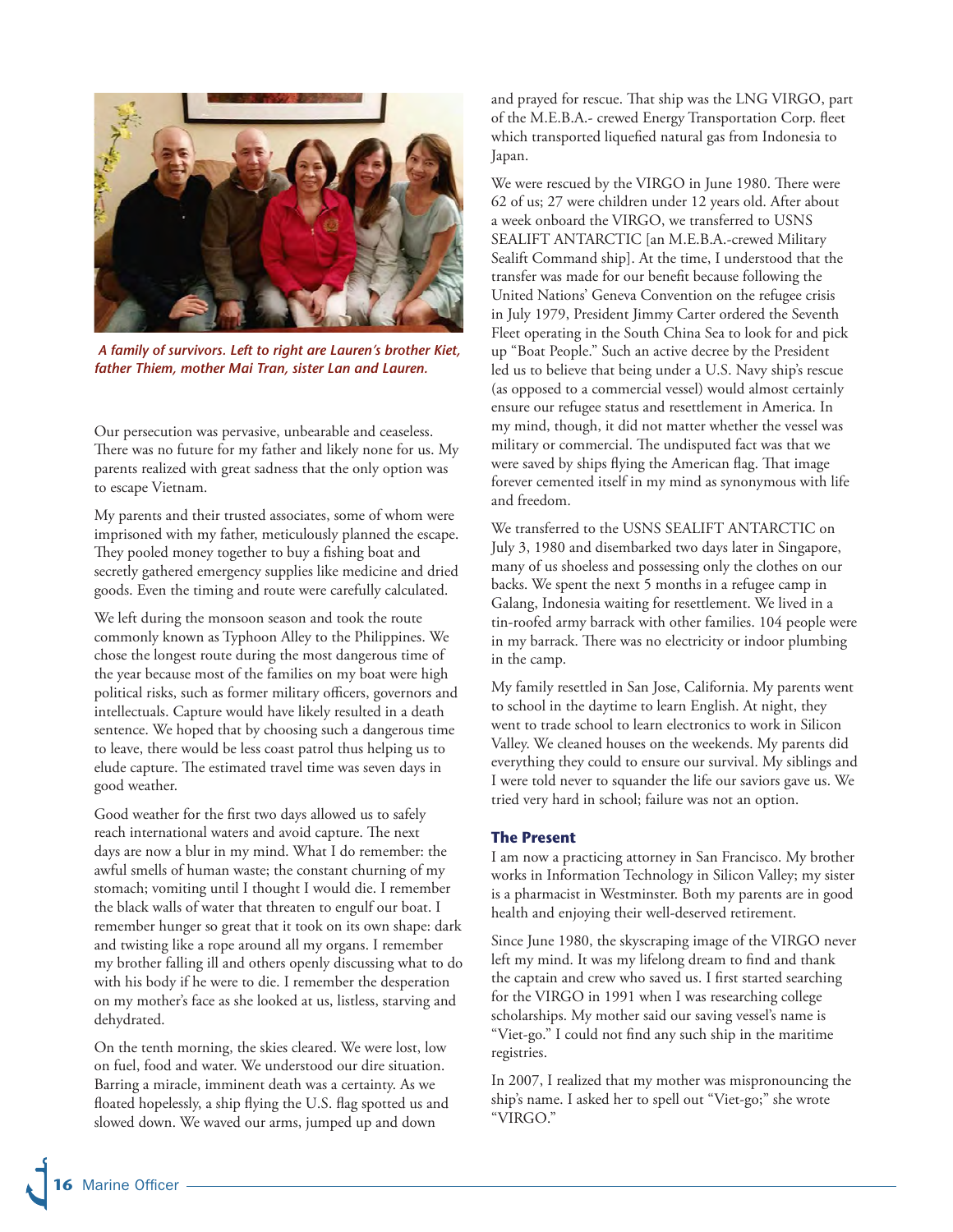*At the Florida reunion Lauren gives Don McLendon a hug. Left to right are Thiem, Doug Torborg, Mai Tran, Lauren's children Justin Chiang (12) and Audrey Chiang (10) and George Overstreet at far right.*



With the help of a researcher and the marvel of the internet, I located Captain George Overstreet. I initially thought Captain Overstreet was our rescuer. He clarified, however, that our benefactor was actually Captain Hartmann Schonn who passed away in 2000. Though disappointed, I still wanted to find others who were present during our rescue. Captain Overstreet introduced me to retired Chief Engineer Don McLendon who sailed with various ships in the ETC fleet and who had himself participated in several rescues. Don was still connected to many in the seafaring community and offered me his help.

 Through the power of his M.E.B.A. and SIU contacts, Don tirelessly tracked down various leads to ascertain who was onboard the LNG VIRGO in June 1980. We had a series of near hits and disappointments, each time more crushing than the previous. Don, however, refused to let me give up hope.

Don's profound benevolence transformed my thinking. I realized that it was immaterial that he and George Overstreet were not actually onboard at the time of my rescue. The gratitude I felt extended to *all seafarers* who rescued refugees in distress. I could not distinguish between the compassion extended to me and the one that benefitted others like me. In my mind, if they saved one Vietnamese Boat Person, that person could have been my father, my mother or someone I know. Without these generous seafarers, the Vietnamese-American community as we know it would not exist.

I expressed a desire to meet those who contributed to saving refugees. Captain Overstreet invited us to visit in Florida.

Miraculously, a week before our planned reunion, Don with the assistance of the editors of the *Marine Officer* and *Seafarer's Log*, located archival articles documenting the LNG VIRGO's collaboration with USNS SEALIFT ANTARCTIC to rescue a total of 185 Boat People. One article mentioned Captain Hartman Schonn and his USNS SEALIFT ANTARCTIC counterpart Master Douglass Torborg. Doug,

incredibly, still retained a copy of the rescue ledger. He confirmed that my family was "Family #11" and that I was "#56" on the ledger.

The next day yielded equally amazing news: Kenneth Nelson, then Cargo Engineer onboard the VIRGO, actually assisted in our rescue. He boarded our boat, assessed the situation and declared our vessel unseaworthy, thus clearing the way for rescue. Mr. Nelson stood on our boat, timed the sea swell and individually handed over every child to Assistant Engineer Dan Hanson waiting on the gangway. I contacted Engineer Nelson. During our conversation, Ken realized he still had the photos and sent them to me. My family stared in disbelief at our images from 36 years ago, the joy evident on our faces. Immense gratitude filled my heart.

On March 26, 2016, we reunited with our saviors after 36 years. Words are inadequate to describe how we felt upon meeting George Overstreet, Don McLendon, Doug Torborg and their respective families. Tears flooded our eyes as we embraced the people who gave us life.

I individually asked Doug Torborg, Don McLendon, and George Overstreet about their experiences rescuing refugees from the South China Sea. McLendon emphatically refuses any credit. He claims that rescuing boats in distress is "the seafarer's way." Doug Torborg, when receiving belatedaccolades for his heroism at sea, said, "At Kings Point we were trained to render assistance to people and vessels in distress… It was just part of our job." George Overstreet simply states, "It was the right thing to do."

#### **The Future**

I continue to be astounded by the seafaring community's generosity. Without Don's tireless efforts, my family would not have had the opportunity to thank our saviors for their compassion so many years ago. George hosted my party of

*continued*